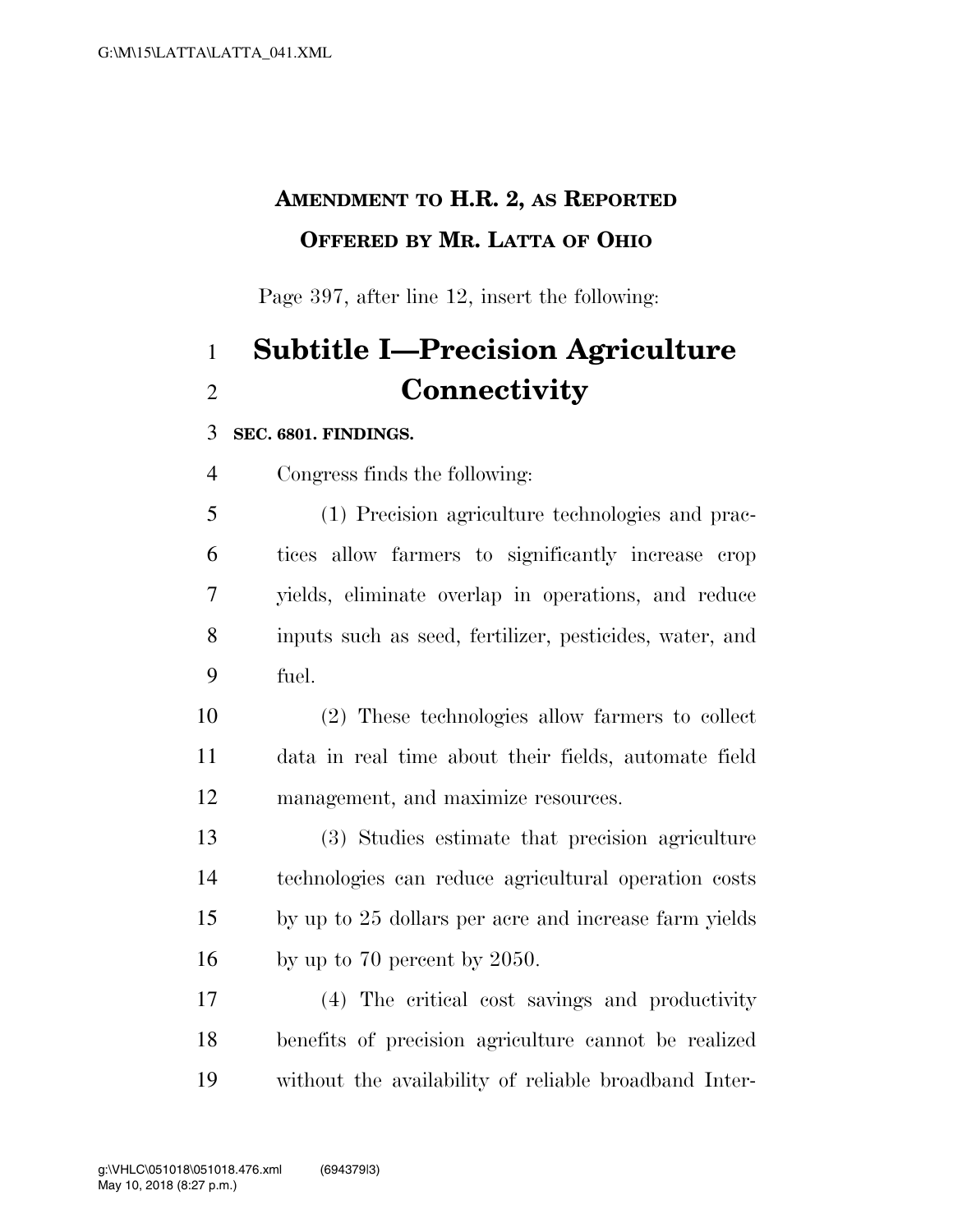net access service delivered to the agricultural land of the United States.

 (5) The deployment of broadband Internet ac- cess service to unserved and underserved agricul- tural land is critical to the United States economy and to the continued leadership of the United States in global food production.

 (6) Despite the growing demand for broadband Internet access service on agricultural land, broadband Internet access service is not consistently available where needed for agricultural operations.

 (7) The Federal Communications Commission has an important role to play in the deployment of broadband Internet access service on unserved and underserved agricultural land to promote precision agriculture.

 **SEC. 6802. TASK FORCE FOR REVIEWING THE CONNECTIVITY AND TECHNOLOGY NEEDS OF PRECISION AGRICULTURE.** 

(a) DEFINITIONS.—In this section—

 (1) the term ''broadband Internet access serv- ice'' has the meaning given the term in section 8.2 of title 47, Code of Federal Regulations, or any suc-cessor regulation;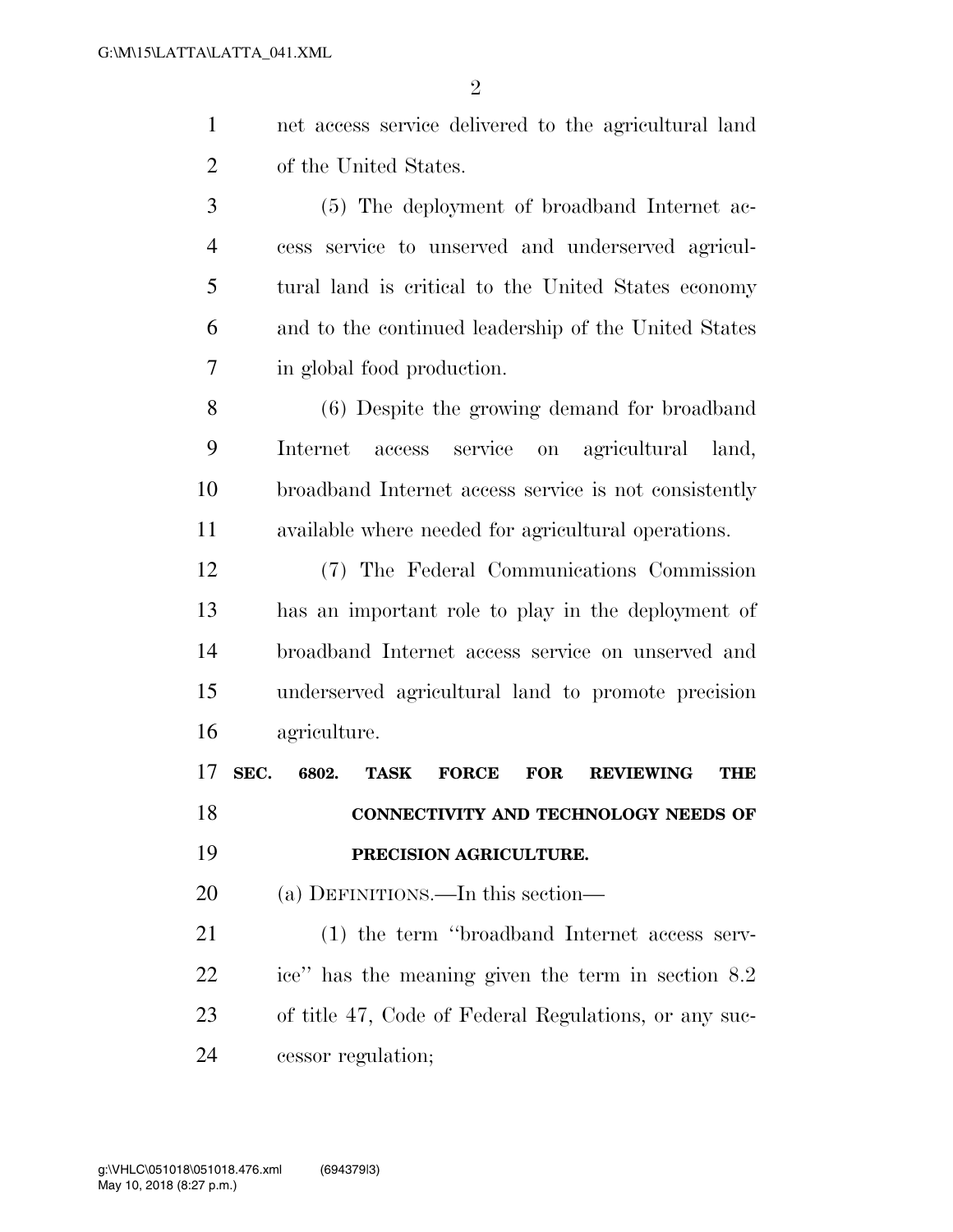| $\mathbf{1}$   | (2) the term "Commission" means the Federal             |
|----------------|---------------------------------------------------------|
| $\overline{2}$ | Communications Commission;                              |
| 3              | (3) the term "Department" means the Depart-             |
| $\overline{4}$ | ment of Agriculture; and                                |
| 5              | (4) the term "Task Force" means the Task                |
| 6              | Force for Reviewing the Connectivity and Tech-          |
| $\overline{7}$ | nology Needs of Precision Agriculture in the United     |
| 8              | States established under subsection (b).                |
| 9              | (b) ESTABLISHMENT.—Not later than 1 year after          |
| 10             | the date of enactment of this Act, the Commission shall |
| 11             | establish the Task Force for Reviewing the Connectivity |
| 12             | and Technology Needs of Precision Agriculture in the    |
| 13             | United States.                                          |
| 14             | $(c)$ DUTIES.—                                          |
| 15             | (1) IN GENERAL.—The Task Force shall con-               |
| 16             | sult with the Secretary, or a designee of the Sec-      |
| 17             | retary, and collaborate with public and private         |
| 18             | stakeholders in the agriculture and technology fields   |
| 19             | $to-$                                                   |
| 20             | (A) identify and measure current gaps in                |
| 21             | the availability of broadband Internet access           |
| 22             | service on agricultural land;                           |
| 23             | develop policy recommendations to<br>(B)                |
| 24             | promote the rapid, expanded deployment of               |
| 25             | broadband Internet access service on unserved           |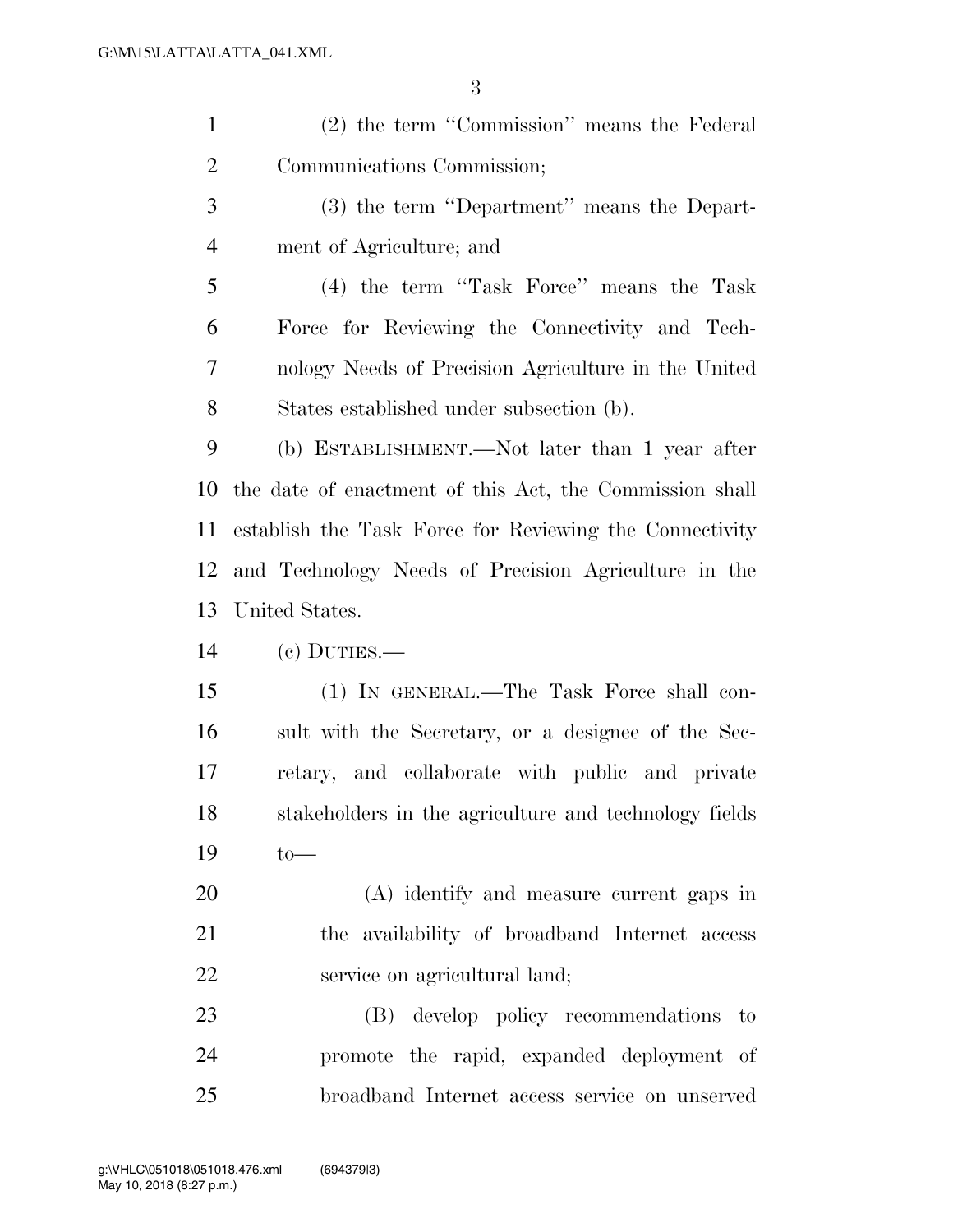agricultural land, with a goal of achieving reli- able capabilities on 95 percent of agricultural 3 land in the United States by 2025; (C) promote effective policy and regulatory solutions that encourage the adoption of broadband Internet access service on farms and ranches and promote precision agriculture; (D) recommend specific new rules or

 amendments to existing rules of the Commis- sion that the Commission should issue to achieve the goals and purposes of the policy rec-ommendations described in subparagraph (B);

 (E) recommend specific steps that the Commission should take to obtain reliable and standardized data measurements of the avail- ability of broadband Internet access service as may be necessary to target funding support, from existing or future programs of the Com- mission dedicated to the deployment of broadband Internet access service, to unserved agricultural land in need of broadband Internet access service; and

 (F) recommend specific steps that the Commission should consider to ensure that the expertise of the Secretary and available farm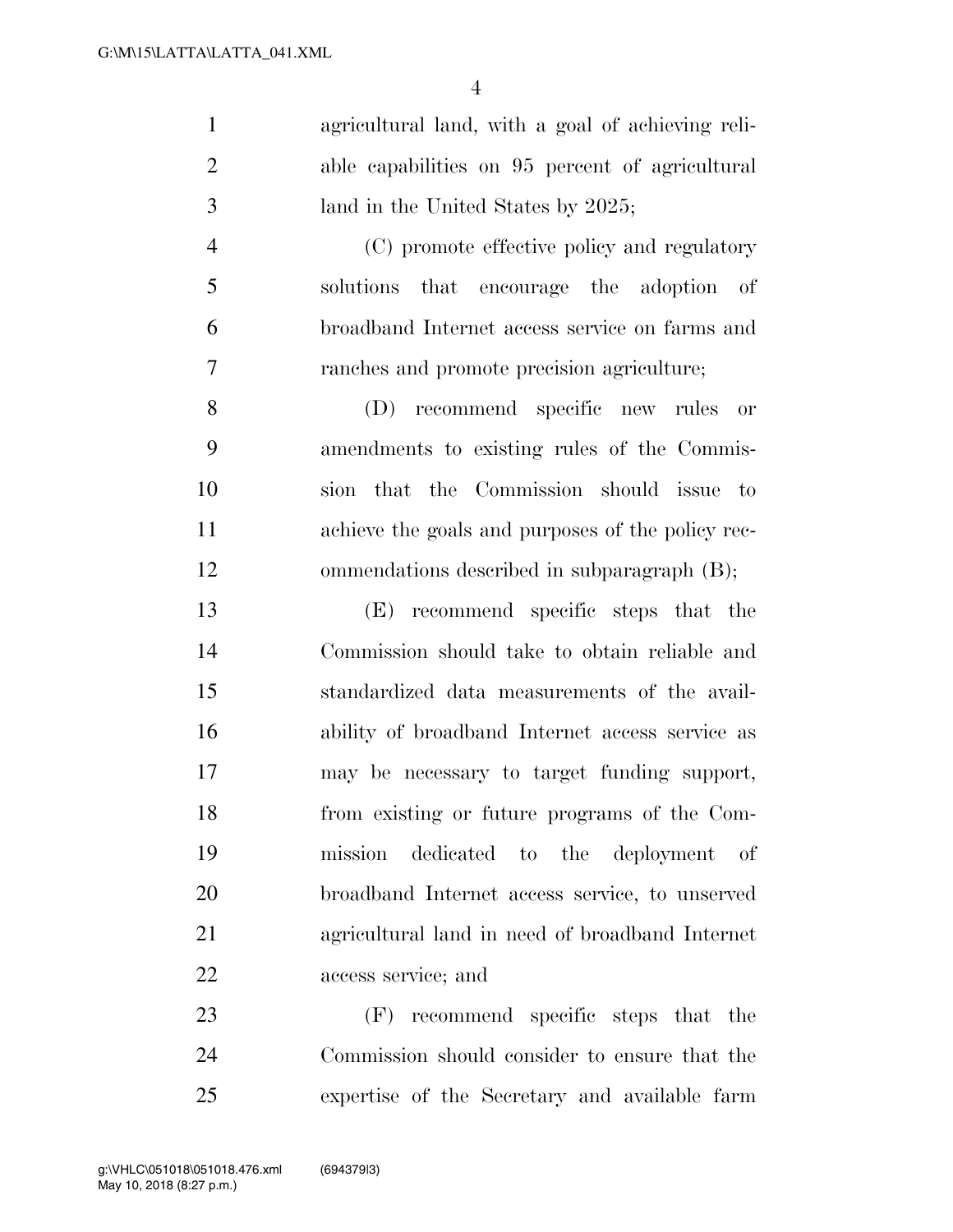data are reflected in existing or future pro- grams of the Commission dedicated to the in- frastructure deployment of broadband Internet access service and to direct available funding to unserved agricultural land where needed.

 (2) CONSULTATION.—The Secretary, or a des- ignee of the Secretary, shall explain and make avail- able to the Task Force the expertise, data mapping information, and resources of the Department that the Department uses to identify cropland, ranchland, and other areas with agricultural operations that may be helpful in developing the recommendations required under paragraph (1).

 (3) LIST OF AVAILABLE FEDERAL PROGRAMS AND RESOURCES.—Not later than 180 days after 16 the date of enactment of this Act, the Secretary and the Commission shall jointly submit to the Task Force a list of all Federal programs or resources available for the expansion of broadband Internet ac- cess service on unserved agricultural land to assist the Task Force in carrying out the duties of the Task Force.

(d) MEMBERSHIP.—

24 (1) IN GENERAL.—The Task Force shall be—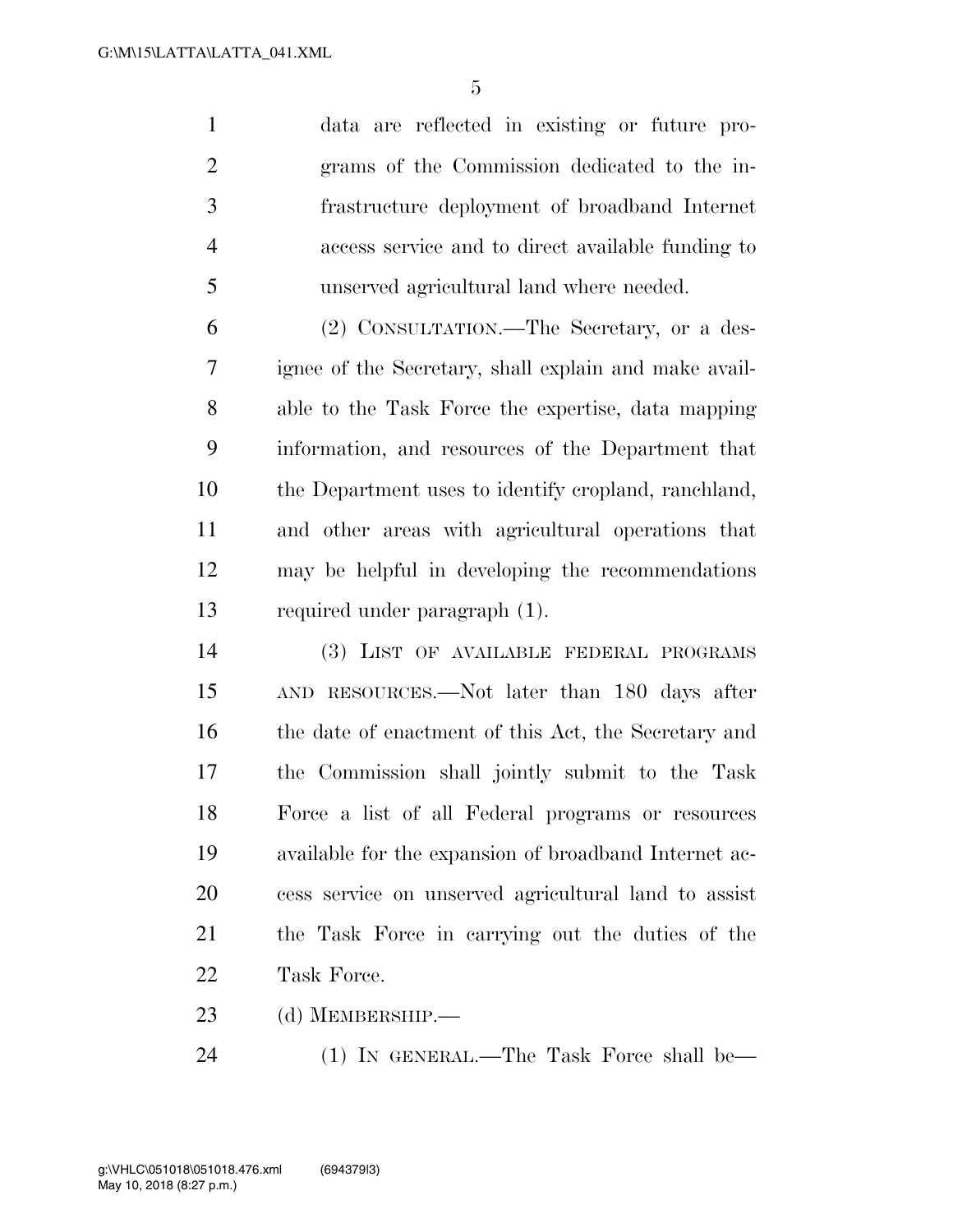| $\mathbf{1}$   | $(A)$ composed of not more than 15 voting |
|----------------|-------------------------------------------|
| $\overline{2}$ | members who shall—                        |
| 3              | (i) be selected by the Chairman of the    |
| $\overline{4}$ | Commission, in consultation with the Sec- |
| 5              | retary; and                               |
| 6              | (ii) include—                             |
| 7              | agricultural producers rep-<br>(I)        |
| 8              | resenting diverse geographic regions      |
| 9              | and farm sizes, including owners and      |
| 10             | operators of farms of less than 100       |
| 11             | acres;                                    |
| 12             | (II) Internet service providers,          |
| 13             | including regional or rural fixed and     |
| 14             | mobile<br>broadband Internet access       |
| 15             | service providers and telecommuni-        |
| 16             | cations infrastructure providers;         |
| 17             | representatives from the<br>(III)         |
| 18             | electric cooperative industry;            |
| 19             | (IV) representatives from the sat-        |
| 20             | ellite industry;                          |
| 21             | (V) representatives from preci-           |
| 22             | sion agriculture equipment manufac-       |
| 23             | turers, including drone manufactur-       |
| 24             | ers, manufacturers of autonomous ag-      |
| 25             | ricultural machinery, and manufactur-     |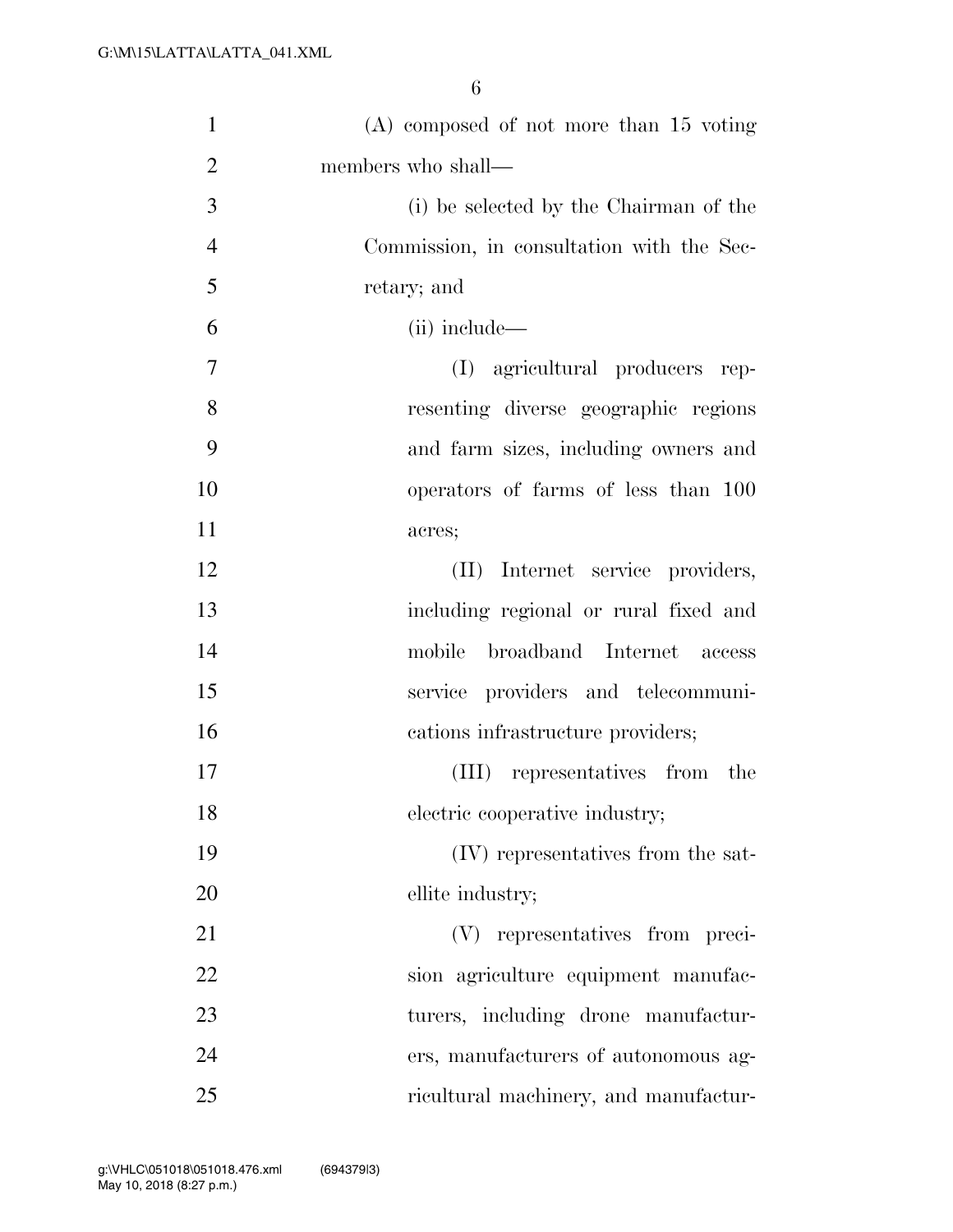| $\mathbf{1}$   | ers of farming robotics technologies;                   |
|----------------|---------------------------------------------------------|
| $\overline{2}$ | and                                                     |
| 3              | (VI) representatives from State                         |
| $\overline{4}$ | and local governments; and                              |
| 5              | (B) fairly balanced in terms of tech-                   |
| 6              | nologies, points of view, and fields represented        |
| $\overline{7}$ | on the Task Force.                                      |
| 8              | (2) PERIOD OF APPOINTMENT; VACANCIES.—                  |
| 9              | $(A)$ In GENERAL.— $A$ member of the Com-               |
| 10             | mittee appointed under paragraph $(1)(A)$ shall         |
| 11             | serve for a single term of 2 years.                     |
| 12             | (B) VACANCIES.—Any vacancy in the Task                  |
| 13             | Force—                                                  |
| 14             | (i) shall not affect the powers of the                  |
| 15             | Task Force; and                                         |
| 16             | (ii) shall be filled in the same manner                 |
| 17             | as the original appointment.                            |
| 18             | (3) EX-OFFICIO MEMBER. The Secretary, or a              |
| 19             | designee of the Secretary, shall serve as an ex-offi-   |
| 20             | cio, nonvoting member of the Task Force.                |
| 21             | (e) REPORTS.—Not later than 1 year after the date       |
| 22             | on which the Commission establishes the Task Force, and |
| 23             | annually thereafter, the Task Force shall submit to the |
| 24             | Chairman of the Commission a report, which shall be     |